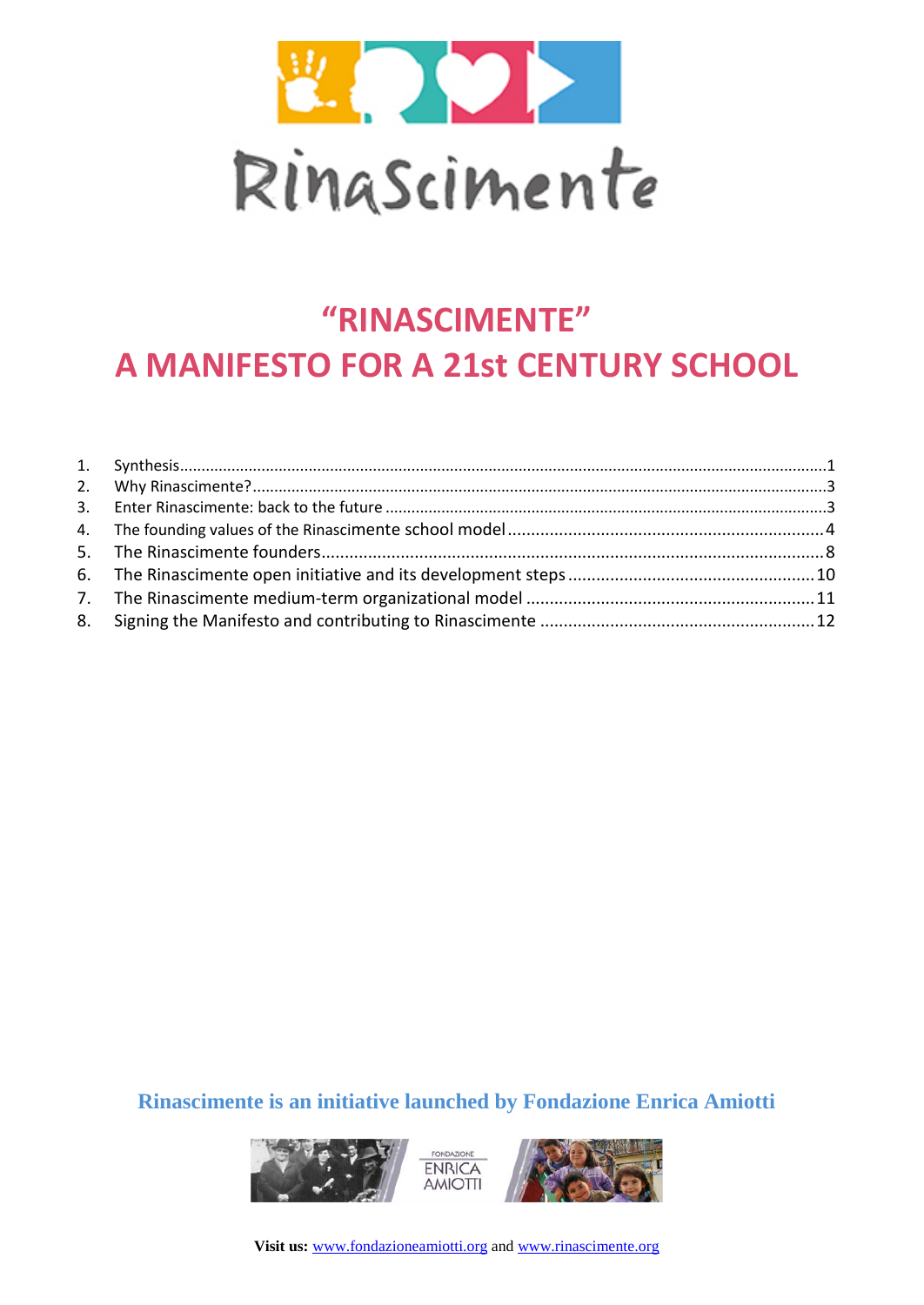

# **1. Synthesis**

**Rinascimente is an educational initiative of renewal, born in Italy, with international aspirations.**  It aims to systematize, develop, integrate and disseminate the experiences of a growing number of excellent teachers and schoolmasters who are bearers of an innovative, inclusive **"active teaching"** method, tied to reality and experience, in which kids from age 4 to 16 are the protagonists of their own learning process and personal growth.

**Rinascimente is a full-time school model that discovers, appreciates and develops the multiple talents and intelligences of children, boys and girls, in many – all equally important – disciplines and fields**: from math and science to history and social skills; from mother tongue and foreign languages literacy and expression to music, performing arts and all non-verbal languages; from educational entertainment to sport and social work; digital resources and skills blended with nature-based and craft disciplines, etc.: all these with strong relationships with the local territory and open to an increasingly integrated planet.

Beyond individual disciplines and national content (nowadays becoming quickly out-of-date and often freely available on the Internet), **Rinascimente aims to instil in the youngest generations a zest for learning, un-learning and re-learning throughout their lives by developing four key life skills: Creative thinking, Critical thinking, Collaboration and Communication.** Rinascimente wants to train and **educate competent, aware, well-rounded, alert, curious, energetic, effective, healthy and happy kids**- learning by **"head, hand and heart"** according to the motto of 19th Century pedagogical innovator, Pestalozzi, whose school was attended by the highest scientific mind of the last century: Albert Einstein, a physicist, amateur violinist and free spirit.

Rinascimente wishes to support the **change of the current public school educational model that prevails in most of the Western world, which is still based on end-of-18th Century Industrialism and Illuminism.** Such a model is often driven by an academic and standardized approach- not based on experience and creativity, which causes too many pupils and students to drop out, fail or lose interest at school. **Rinascimente is the school for students with all talents, expressive languages and multiple intelligences.** It gains inspiration from the **Italian Renassaince** – when art and sciences, beauty and usefulness, theory and experience were intimately linked – and by **the best early 19th and early 20th "active pedagogies"** (Pestalozzi, Montessori, Steiner, Dewey, Vygotsky), while being fully immersed on today's opportunites offered by **digital networks, contents and technologies.**

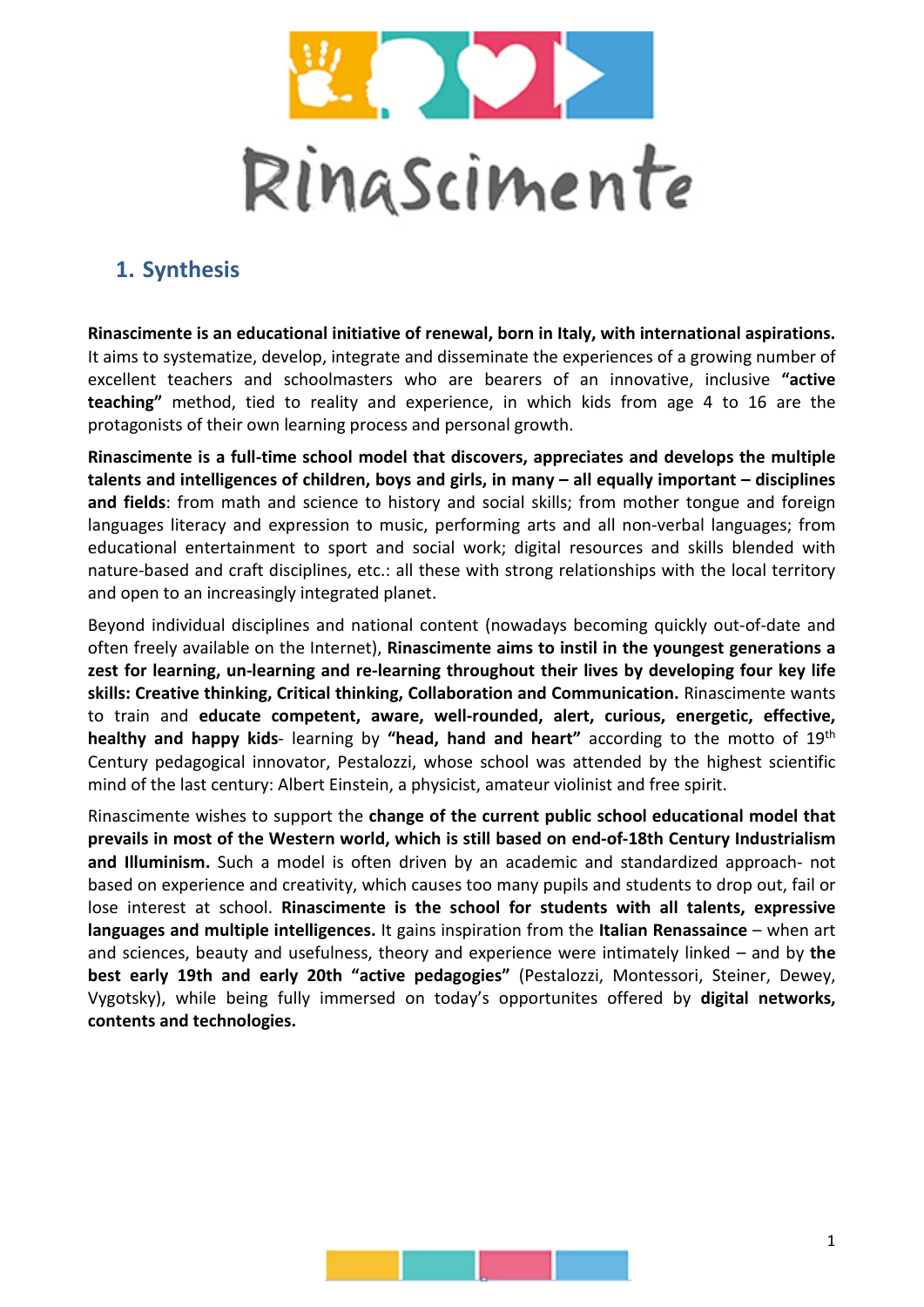

**Rinascimente will be the School of:**

| <b>ALL TALENTS</b>                            | <b>CURIOSITY AND COURAGE</b>            |
|-----------------------------------------------|-----------------------------------------|
| <b>ALL TYPES OF LEARNERS</b>                  | <b>DIVERSITY AND COMMUNITY</b>          |
| <b>INTEGRATED KNOWLEDGE AND ARTS</b>          | <b>EXPERIMENTAL AND ACTIVE LEARNING</b> |
| <b>INDIVIDUALITIES AND GROUPS</b>             | <b>ATTENTION AND RESPECT</b>            |
| <b>VERBAL AND NON-VERBAL LANGUAGES</b>        | <b>COMMUNICATION AND EVENTS</b>         |
| <b>PHYSICAL EDUCATION AND EXPRESSION</b>      | <b>NATURE AND HEALTH</b>                |
| <b>VALUED TIME</b>                            | <b>RESPONSIBILITY</b>                   |
| <b>MEANINGFUL LIFE AND SOCIAL ENGAGEMENT</b>  | <b>PERFORMANCE</b>                      |
| <b>EXCELLENCE AND HAPPINESS</b>               | <b>THRIFT AND CRAFT</b>                 |
| <b>ENTREPRENEURSHIP AND SOCIAL ENTERPRISE</b> | <b>PROJECT MANAGEMENT.</b>              |

**The teachers and headmasters who adhere to the Rinascimente model are passionate educators, with a zest for teaching innovation and experimentation, always open to inputs, challenges and opportunities of contemporary society.** With their personality and daily exemplary work, they will able to convey the values of inclusion, talent development, freedom of thought, enthusiasm and pragmatism, enjoying one of the most beautiful and valuable jobs of all, the one of educators of the youngest generations, inherently linking the past, present and future of pure societies. **Directors, teachers and pupils at Rinascimente will be happy to put themselves "on the line" and to improve each other**, putting **self-evaluation** as a prerequisite and a needed first step of any institutional evaluation, testing and reward process.

This Manifesto document is the first step of a new educational adventure, which aims for a **structural improvement of the School system, within and beyond the boundaries of the European Union**, thanks to:

- A number of **integrated, strong educational and social values**
- **Innovative means to build and spread educational methods and experiences,** thanks to personal, social and digital networks, and to "**Rinascimente TV", a soon-to-be launched Web TV** brought about by teachers and their pupils for other teachers, parents and kids.
- **A great operational flexibility,** able to adapt Rinascimente to the needs, specific situations and objectives of each school and local territory, complying with the national curricula, leveraging on school management/board authonomy and **privat-public cooperation**, at the local and national level.

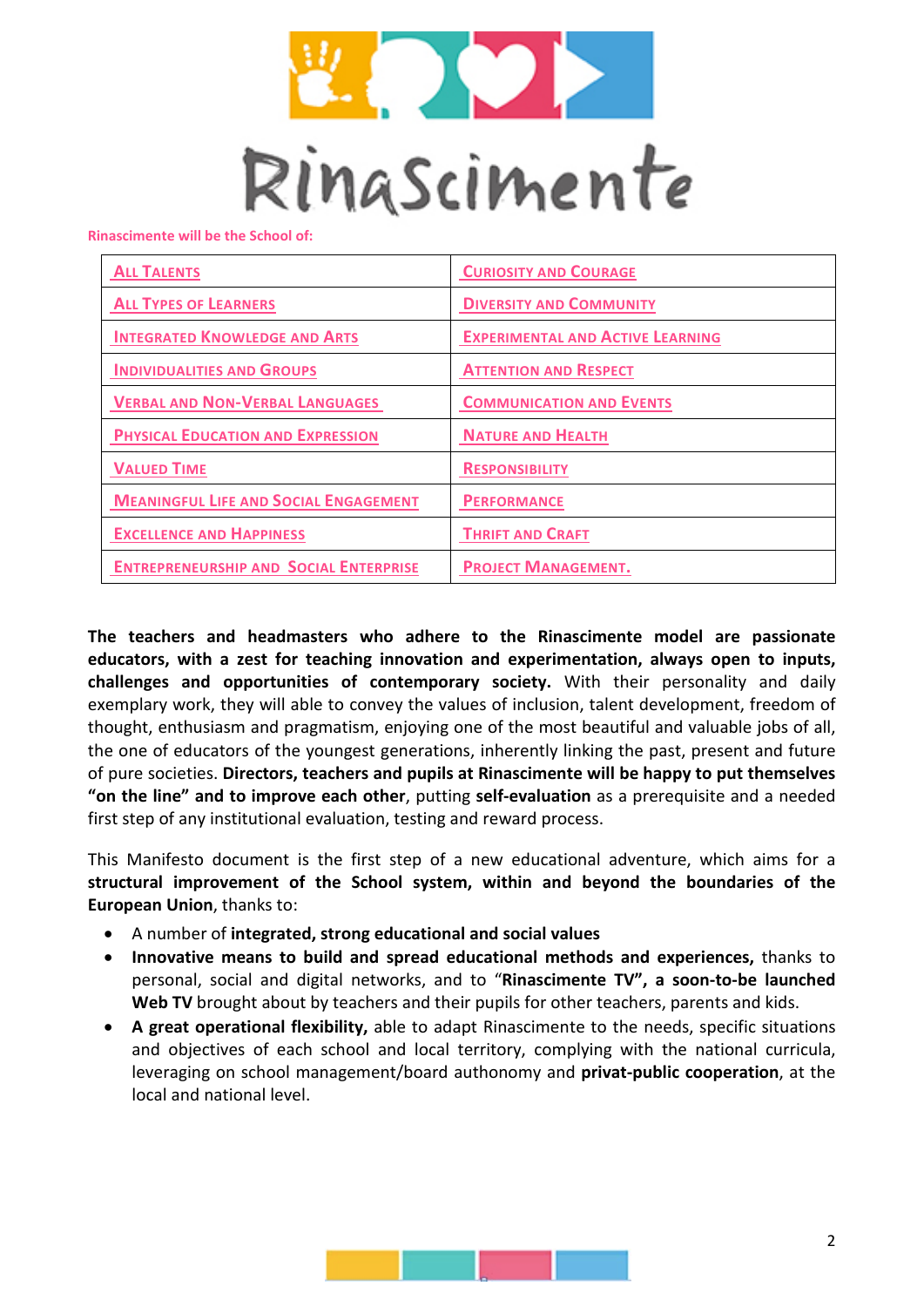

# **2. Why Rinascimente?**

**The public school model of the 21st Century is still inspired by late 18th Century Enlightenment and Industrial Revolution models, which are often biased by an academic, narrowly specialist, intellectual and non-experiential approach**. In many countries, such models often fail to provide an effective vehicle for inclusion and social promotion for children coming from disadvantaged milieus, who tend to drop-out or have a very hard time to excel in the path to university. On the other hand, in spite of the penetration of digital technologies, the current model of schooling is alienating the interest of children, depleting, disaffecting and expelling far too many creative minds from schools.

Even for those pupils and students who are able to follow the full school path, the current model which emphasizes academic knowledge and standardized testing - now fails to produce enough "marketable talents" for the job market and the globalized economy. The point is that "we are currently preparing students for jobs that don't yet exist in order to solve problems we don't even know are problems yet" (Richard Riley, former US Secretary of Education) and "the illiterate of the 21st Century are not those who cannot read or write, but those who cannot learn, unlearn and relearn" (Alvin Toffler, futurist).

Too many teachers fail to teach students *why* and *how* to learn, but just *what* to learn. While relevant information changes at an unprecedented speed and is widely and readily available through the Internet, the educational system is often focussed on narrowly defined, experiencevoid and standardized notions and curricula. Demotivation, frustration and stress are growing in teachers and kids, with a disproportion-ate increase of ADHD-type syndromes and unacceptable mass medication of minors in certain countries.

Ken Robinson has brilliantly exposed the sad effects of the current educational paradigm on the minds, hearts and future of children as well as on the western economy and society. (See [www.youtube.com/watch?v=zDZFcDGpL4U\)](http://www.youtube.com/watch?v=zDZFcDGpL4U). *For the Italy-specific educational school issues, please refer to the Italian version of the Rinascimente Manifesto [\(http://rinascimente.org/manifesto-rinascimente/](http://rinascimente.org/manifesto-rinascimente/) ).* 

# **3. Enter Rinascimente: back to the future**

We should finally focus on raising a new generation of curious, creative, autonomous, well rounded, diverse, proactive, passionate and socially-minded citizens, who are able to find the resources around them and inside themselves for their personal and community nourishment, development and achievements.

**We at Rinascimente believe that the western and global educational models for kids aged 4 to 16, should be heavily reformed, taking inspiration from:**

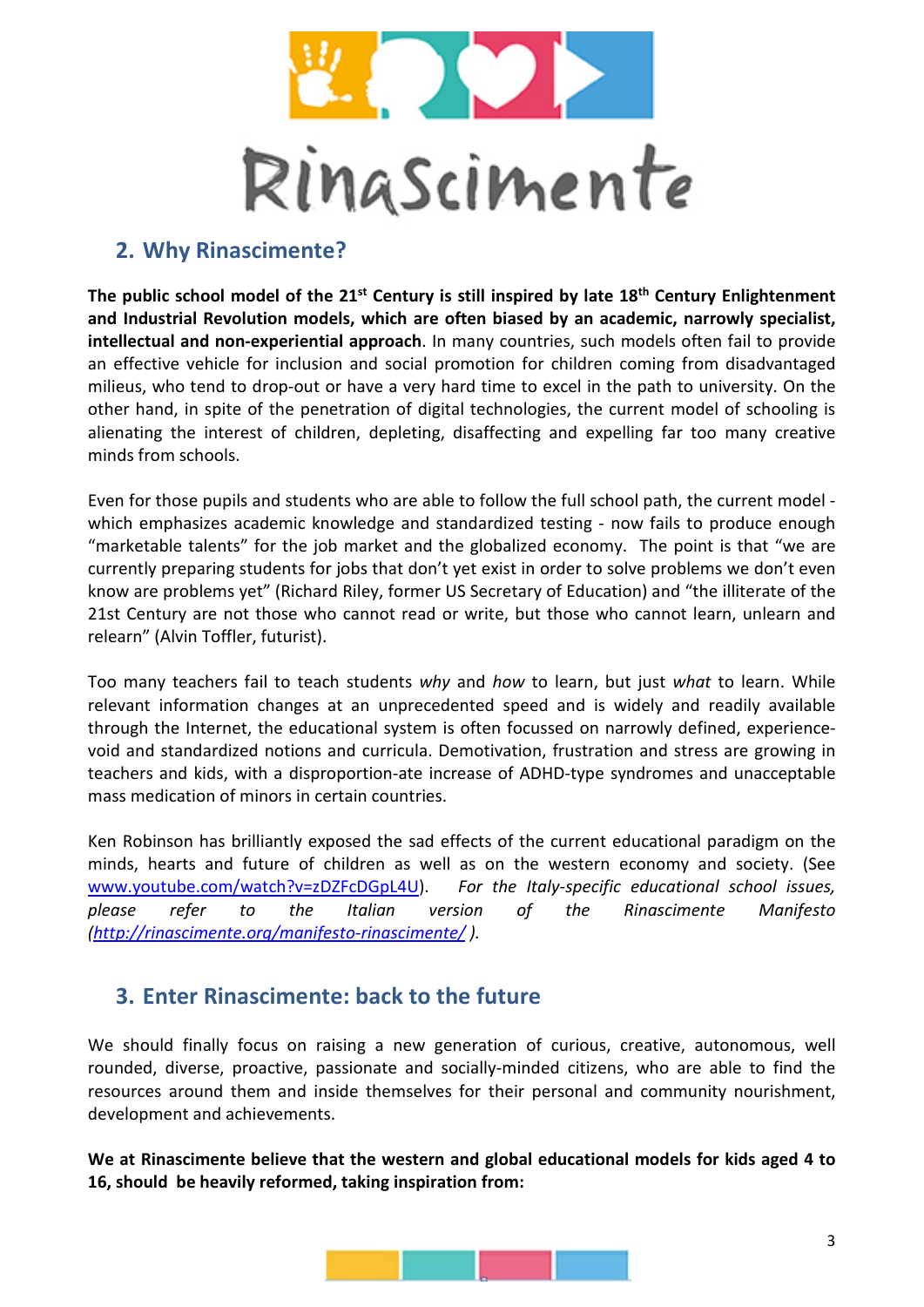

- **The heights of Italian Renaissance of the 15th -16th Centuries**, a pre-industrial time when art was twinned with math and science, beauty with usefulness and craft, theory with experience, curiosity with details, man with nature, spirituality with thrift, openness with community, humanistic culture with cosmopolitanism and cultural identity;
- **The early 19th (e.g. Pestalozzi) and early 20th Century pedagogy (e.g. Agazzi, Montessori, Pizzigoni, Steiner, Dewey, Vygotsky)** which stressed the need of "active teaching", "experiential learning", leveraging on "mind, heart and hands" along the credo of Pestalozzi's school, the one attended by last century's highest scientific mind, Albert Einstein: a "difficult" kid who found inspiration and energy by playing violin and Mozart (**<https://www.youtube.com/watch?v=MQFmSnG5Ets>**) **;**
- **21st Century educational opportunities offered by digital technologies, devices, content and networks,** allowing for customized, attractive and entertaining learning methods and experiences, leveraging on a global, open, rich and thriving knowledge base, as well as on the inner enthusiasm and striking abilities of the "digital natives"**.**

# **4. The founding values of the Rinascimente school model**

#### **Rinascimente shall be the new school (from kindergarten to middle school, age 4 to 16) that:**

- gives the best possible teaching and learning experience to all students, from the hypergifted to the ones in need of special care for whatever reason
- values children from all social, religious and cultural origins, provided that such milieus tolerate, respect and value cultural differences and allow the full expression of personal opinions and opportunities, without discrimination
- provides optimum educational conditions to develop a happy, meaningful, respectful, creative, down-to-earth, entrepreneurial, environment-conscious, autonomous and sociallyminded life.
- is driven by educators and school leaders who are open to experimentation and sharing of their skills, motivated to be or become educational leaders and to offer positive role models, with strong attitudes and capabilities on the 4 "life skills" to pass on to young people: "creative thinking", "critical thinking", "collaboration" and "communication".

#### **Rinascimente will be:**

• **THE SCHOOL OF ALL TALENTS:** Rinascimente is organized to discover, develop and exploit the cognitive, creative and realization talents of each boy and girl, in the intellectual, manual, artistic and non-verbal expression spheres. This allows to build strong foundations for their armonic development as persons and future successful cizitens, in all environments: family, friend circles, school, profession and society (from the local to the international scale).

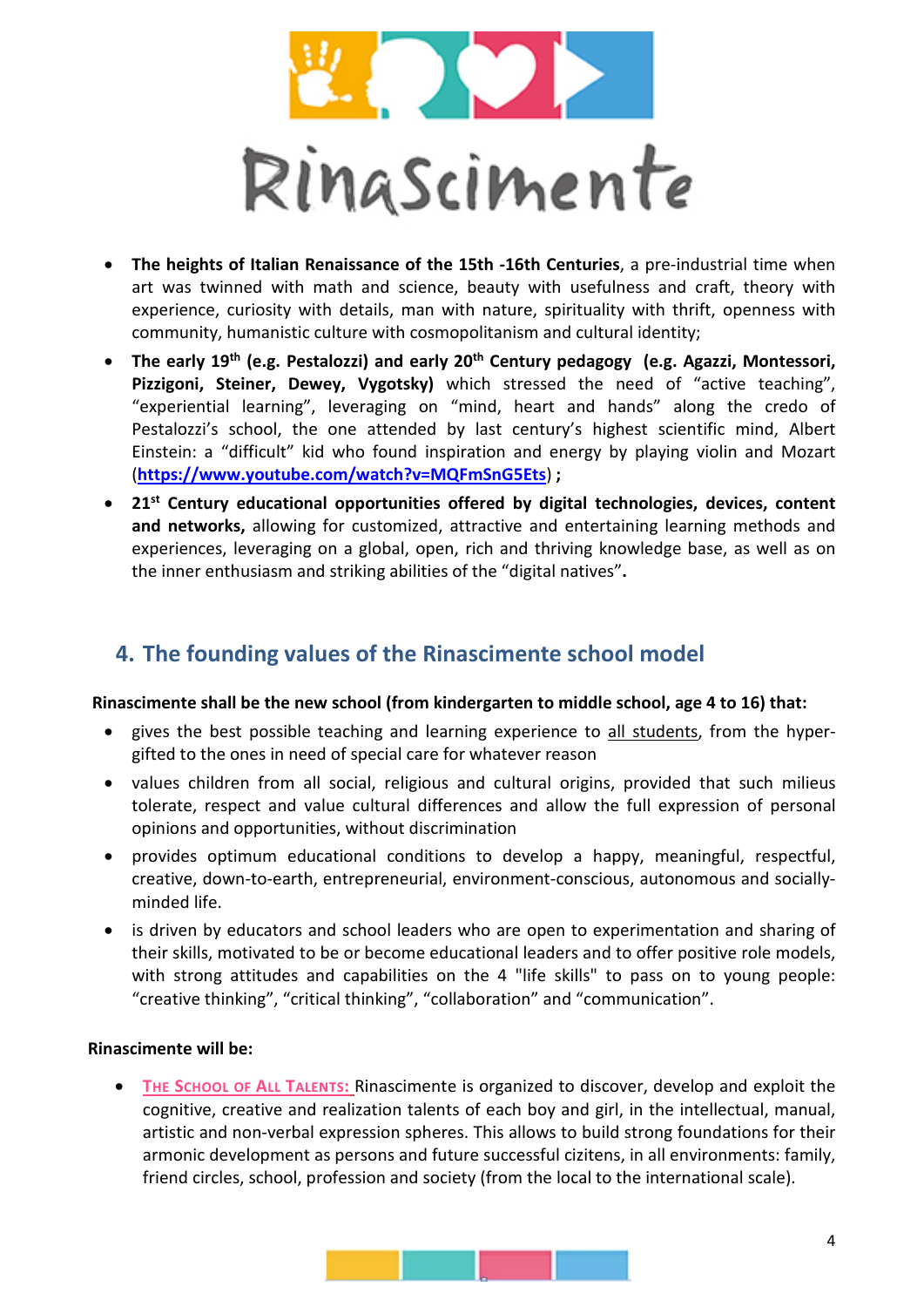

- **THE SCHOOL OF CURIOSITY AND COURAGE**: A school that develops curiosity, attention, as well as critical, divergent and creative thinking. It will be a school of active learning in all fields: science, maths, humanities, visual and performing arts. It will be a school that embodies personal and community dreams, of experimentation and project management at all levels and all ages.
- **THE SCHOOL FOR ALL TYPES OF LEARNERS: Rinascimente fosters a learning environment which** includes all teachers of good will and proven competence, and kids coming from all social classes and with the most varied talents, potentials and intellectual capabilities, from the hyper-gifted to the average and special-needs kids (e.g. ADHD, physical handicaps). The experiential, workshop-based, inclusive, playful and personalized approach is very effective in reducing drop-out rates and school failures. Special facilities (scholarships, boarding facilities and temporary custody, summer camps) will be offered to high-potential kids coming from disadvantaged family and social environments.
- **THE SCHOOL OF DIVERSITY AND COMMUNITY: Diversity is valued as a source of identity, as each** of us defines him/her-self in relationship with others and diversity spans across all life scopes: from equal gender opportunities to different talents, skills, vocations and endeavours, up to diversity of social backgrounds, learning needs and learning capabilities (including non-extreme forms of mental and physical handicaps). Accepting and leveraging on these diversities, each Rinascimente school will develop a strong sense of community, identity and belonging, in a healthy relationship with the communities, the economic players and the institutions of its town and region.
- **THE SCHOOL OF INTEGRATED KNOWLEDGE AND ARTS:** Inspired from Renaissance art and crafts, it aims at harmonic and dynamic equilibriums, at new syntheses of old dichotomies and apparent conflicts: body-mind, theory-practice, observation-action, creativity-discipline, humanities-sciences, art-technology, real-digital, vision-detail, child-adult, individual-group, past-future, ecology-economy, activity-leisure, cooperation-competition, personal achievements-social responsibility, happiness-engagement, speed-meditation, publicprivate, secular-spiritual, North-South of the world, etc.
- **THE SCHOOL OF EXPERIMENTAL AND ACTIVE LEARNING: Teaching and learning at Rinascimente** will be focused on experimental, hands-on, learning-by-doing, trial-and-error, problemsolving approaches. In math and science, rules and laws will be derived and tested by direct observation, experimentation and problematic approach. Hands (and body) will be as important as mind and heart. Performing arts and sport activities will teach students how to develop and test new abilities, to take on and thrive in new challenges, in a harmonic development of body and personality.
- **THE SCHOOL OF INDIVIDUALITIES AND GROUPS:** mixing and integrating personal and group educational methods, from frontal teaching to small group and school-wide activities, as well as online twinnings and networking. Particularly the afternoon and summer activities will allow for personalized teaching and learning, to focus on special support needed in curricular subject matters and to cater for individual tastes, gifts, skills and personalities. The group activities will be result-driven, foster intra-group cooperation and inter-group

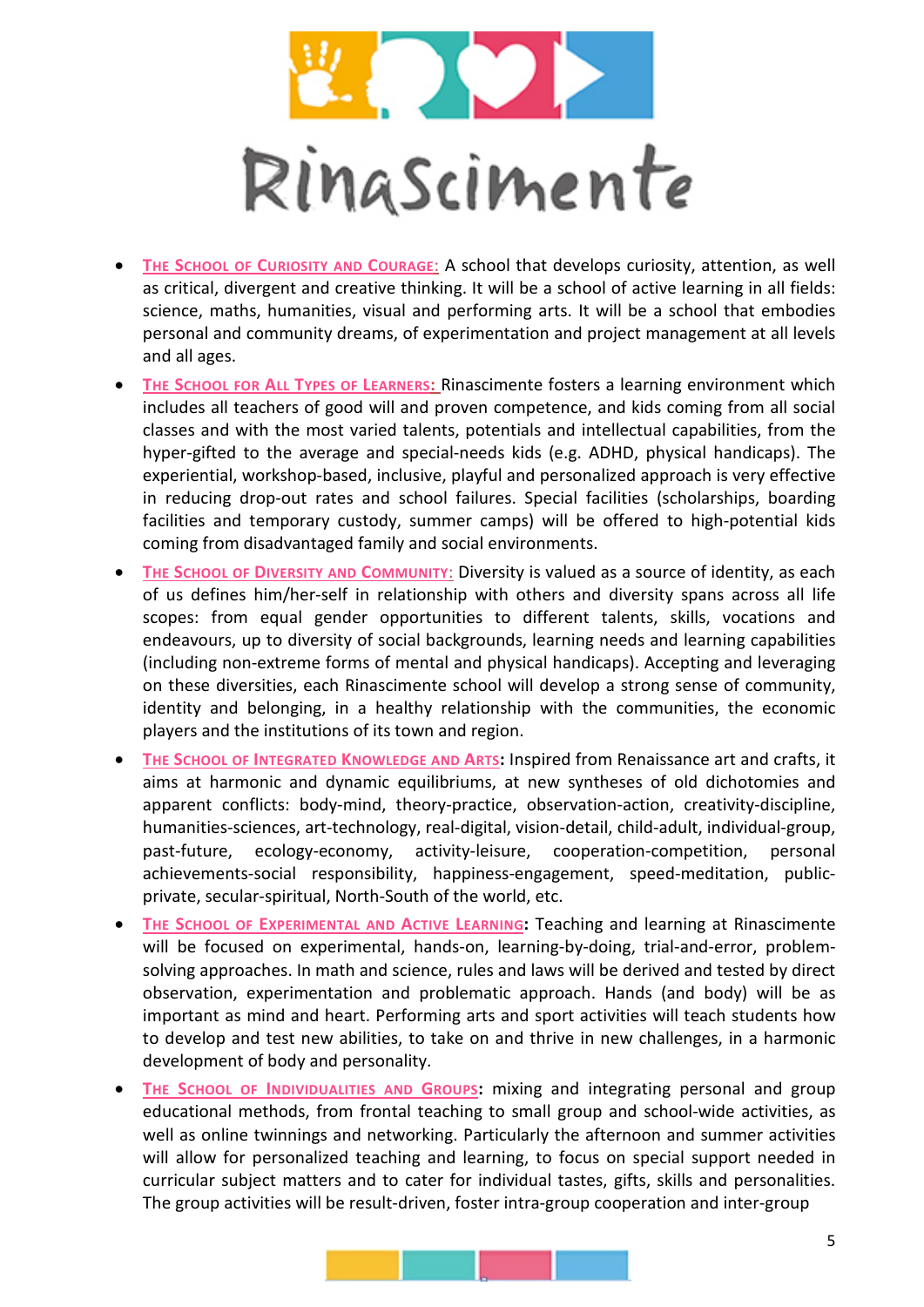

- open competition. Particular emphasis will be given to peer-to-peer education, to project management and to group management skills.
- **THE SCHOOL OF ATTENTION AND RESPECT:** Special emphasis will be given to the practice of attention to the other, in relationships among peers, between teacher and pupil, school and family, and between generations, as well as vis-a-vis the external world to be discovered, accepted, understood and influenced thanks to education and social life. The attention and the respect of the other as a "person" is an essential pre-requisite for harmonious groups dynamics of teachers and learners, preventing and solving overly conflictual, exclusive and abusive situations, as well as favouring a full affective life in adulthood. Experts in group dynamics, pedagogists, and psychotherapists will help teachers and learners to remove the conditions which hinder learning, social life and constructive evaluation and feedback processes, at all levels, from headmasters and teachers to kids.
- THE SCHOOL OF VERBAL AND NON-VERBAL LANGUAGES: From the youngest age, one should develop a taste, ability and sensibility to communicate not only in the native and foreign languages (with CLIL method), but also in non-verbal, mathematic, scientific, digital programming, musical, visual and performing arts languages. Particular care will be given to complement digital literacy (extended to serious gaming, educational robotics, 3D printing) and audio-visual proficiency with individual book reading, collective writing, memorization and emotional expression through performing arts.
- **THE SCHOOL OF COMMUNICATION AND EVENTS:** on top of these multi-language capabilities developed in-house, Rinascimente will be an open educational institution, or rather a learning organism fully immersed in its social and economic environment, able to exchange ideas, experiences and inputs with the communities surrounding each Rinascimente school (parents, institutions, local entrepreneurs, craftsmen, artists) and all those reachable online via twinnings, community networks or social media, or visitable with school trips and structural exchanges of students, teachers and experts. Each Rinascimente School will manage its own WebTV, networked with the Web TVs of all Rinascimente Schools, and open to the national and global educational community.
- **THE SCHOOL OF NATURE AND HEALTH:** Rinascimente will foster a strong and productive relationship between mankind and environment, and – at the school level – between students and nature, both inside the school premises (e.g. educational vegetable gardens, cooking and alimentation, science and craft labs, sports, renewable energy labs) and outside (educational farms, nature trails, nature trips, orienteering), to promote a healthy life style, proper alimentation and body exercise, to complement the digital, virtual and "effortless" experience mode of online access and social media.
- **THE SCHOOL OF PHYSICAL EDUCATION AND EXPRESSION:** Rinascimente values sports, psychomotricity, body awareness and care, as well as the development of non-verbal expressive capabilities, which are so important for the psycho-physical well-being and a fruitful affective and relational life, at all ages. A significant individual and team sport practice helps lateralize the brains of children, manage aggressiveness, accept positive competition while excluding the negative one, and is conducive to a healthy lifestyle throughout life. In addition to sports, disciplines such as educational circus and theater, the

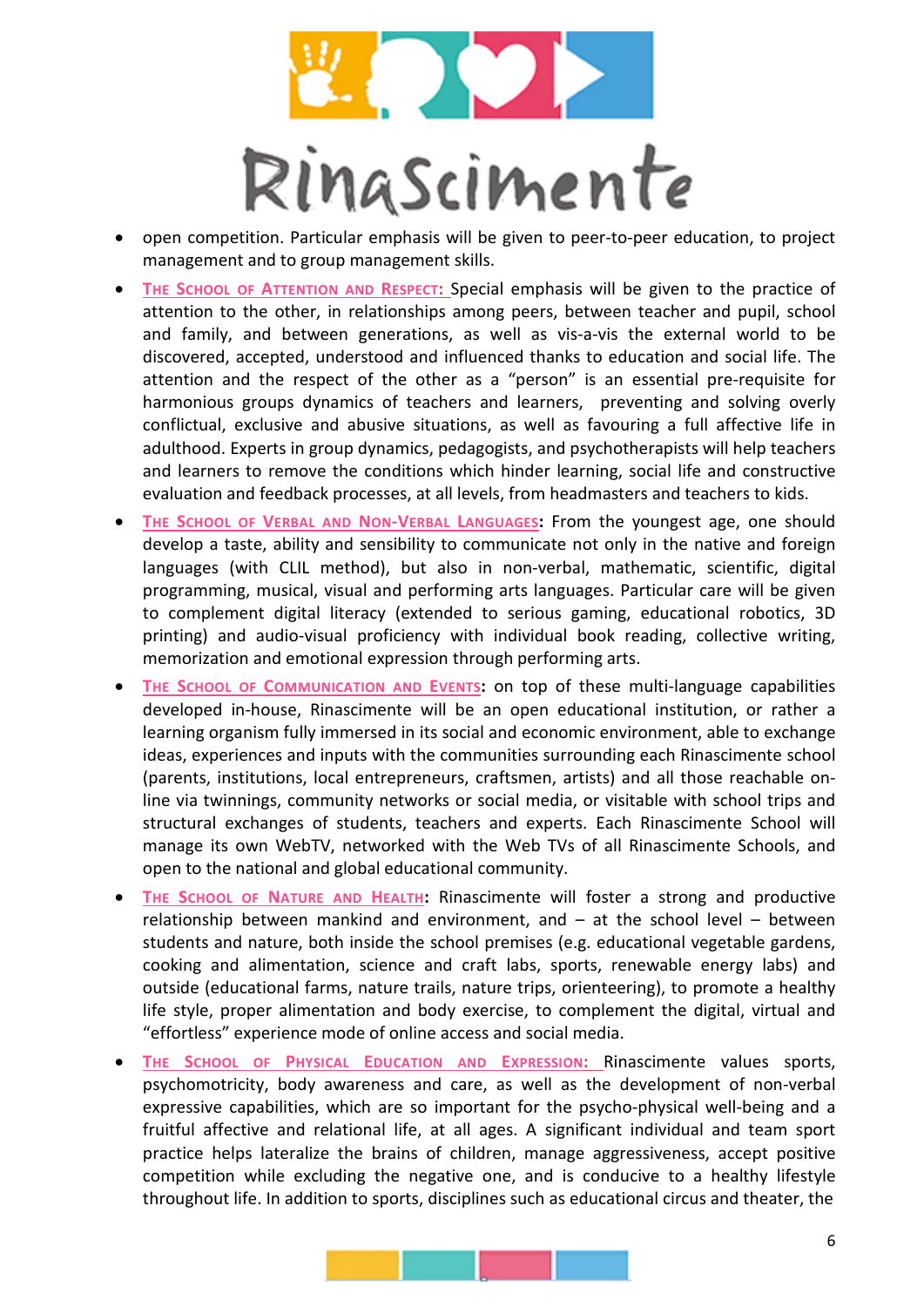

- teaching and practice of choir, music and rhythm, the experience of nature and wilderness can all be used to enhance the capability of "listening", to develop the psycho-physical talents of every kid, as well as to effectively approach many "special care" needs and handicaps.
- **THE SCHOOL OF VALUED TIME:** Rinascimente is a full-time school that will value time in all respects: as a limited resource not to be wasted, as a source of inspiration (history of all times and cultures), as gateway for inter-generational experience, with explicit involvement of parents, grandparents, retired teachers, experts, craftsmen, artists, etc. Rinascimente will value "joyful time" (e.g. games, group fun, individual space for reflection, meditation and personal research, individual and team sports, artistic creation), but will also include pro-bono curricular activities, either as individual service or as group project efforts, to foster humanitarian and project management capabilities.
- **THE SCHOOL OF RESPONSIBILITY:** Each member of the Rinascimente community including parents and families of pupils – will become, be and feel responsible for his/her own actions, personal development and contribution to the groups and communities he/she is involved in. Personal and social responsibility, autonomy, self-sufficiency in a cooperative environment, and sustainability will be considered key outcomes of the educational process and will be treated as such. Non-occasion failure to accept and stand responsibilities will result in expulsion from the school.
- **THE SCHOOL OF MEANINGFUL LIFE AND SOCIAL ENGAGEMENT:** Rinascimente will strive to build key life skills such as creative thinking, critical thinking, cooperation and communications (the 4C model of the  $21^{st}$  Century Initiative), and to focus on an experience and projectbased learning for all subject matters, from math to science and geography, from languages to history and arts. Social engage-ment in school, school networks and cities, and the culture of *doing good* and *giving back* will be encouraged, involving pupils, teachers, parents, grandparents, donors and volunteers of the community, also to spread positive "role models" that can be a source of inspiration for children.
- **THE SCHOOL OF PERFORMANCE:** All headmasters, teachers and pupils at Rinascimente will know and practice the subtle but key difference between evaluation (of a performance) and judgment (of a person), focusing on the former. Performance and merit will be measured in a coherent, organic, open and cooperative way by educators, managers, peers and subordinates, starting from self-assessment. Excellent performance will be rewarded in a variety of ways, including monetary bonuses for directors, teachers and pupils. People with excellent assets and potential contribution - particularly when coming from disadvantaged milieus - will also be given a serious chance to enter the school through scholarships, ad-hoc training services and extra opportunities.
- **THE SCHOOL OF EXCELLENCE AND HAPPINESS:** Rinascimente will value and reward excellence in multiple areas, expressed by all the school components: pupils, educators and schoolmasters. Excellence will be seen not only as a source of personal fulfilment and selfesteem, but also as the best condition for personal happiness and positive social impact coming from each individual and community. Rinascimente itself will be a thriving learning community, attracting and developing the best talent and making the best use of personal

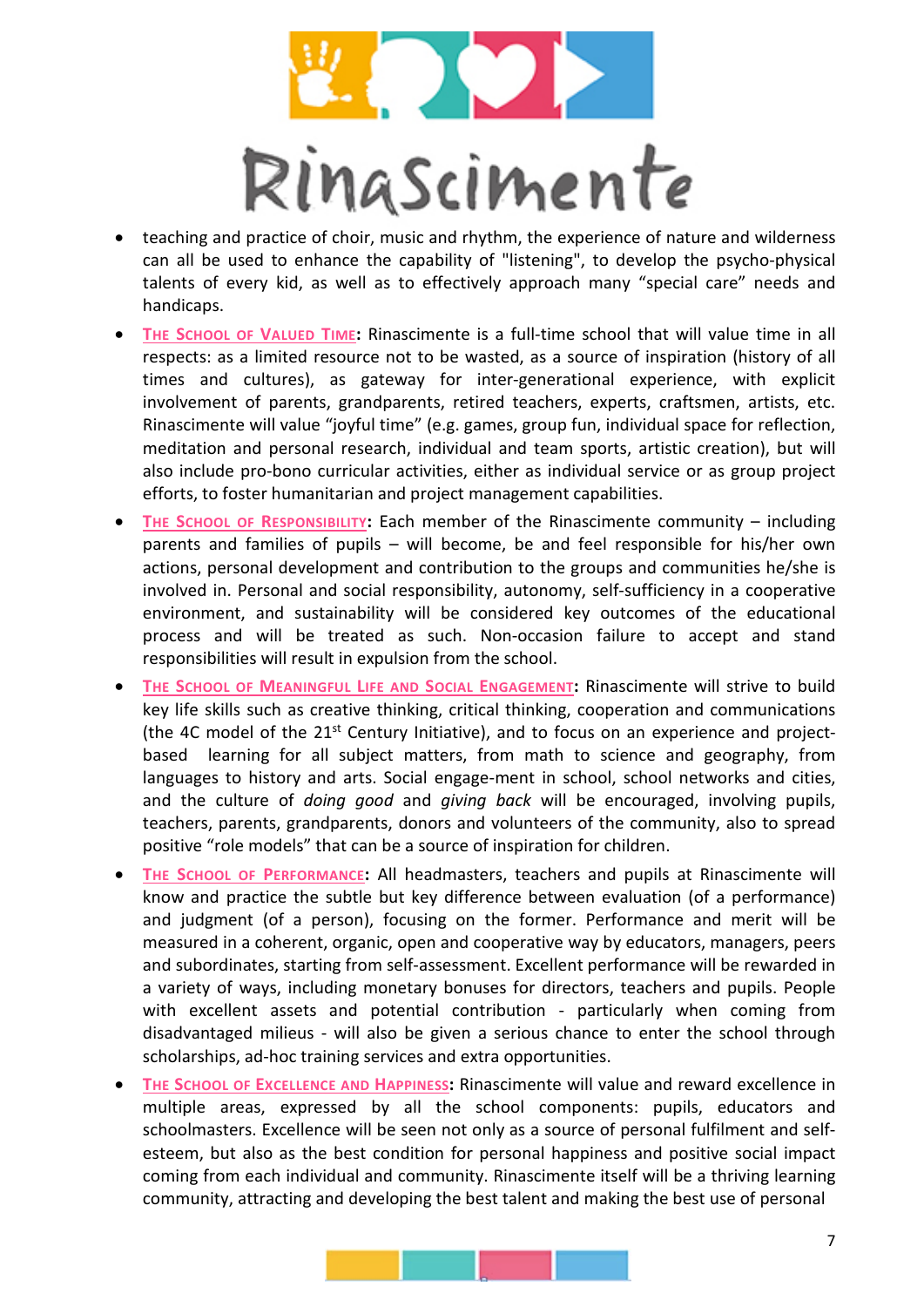

- and digital networking and exchange of experiences via Rinascimente WebTV, study tours, teacher exchanges, etc.
- **THE SCHOOL OF THRIFT AND CRAFT:** Saving resources (time, money, materials, attention and all sort of assets), "doing more with less", finding creative and ingenious ways of sustainable (self-sufficient, environment-conscious) economic activities will be considered very highly and practiced extensi-vely at Rinascimente. Renaissance crafts will be a constant source of inspiration and study, while contemporary craft (e.g. textiles, furniture, jewellery design, pottery, even cooking) and 3D printing will be practiced at Rinascimente, in each school and in relationship with local craftsmen.
- **THE SCHOOL OF ENTREPRENEURSHIP AND SOCIAL ENTERPRISE**: Entrepreneurship is one of the most valuable, fulfilling, creative, progressive and synthetic activity of mankind. It calls for all personal and social skills, ingenuity, smart technologies, risk taking, passion and compassion. The values of talent nourishment, honorable failure, vision, project management skills, return on investment, stakeholders' feedback are best tested and rewarded in entrepreneurship in for-profit as well as social enterprises. At Rinascimente – a social enterprise itself – all schoolmasters, teachers and pupils, together and in peer groups, will be encouraged to test and extend their abilities in social start-ups, with the support of local and distant (on-line) entrepreneurs, philanthropists and experts.
- **THE SCHOOL OF PROJECT MANAGEMENT:** Rinascimente itself and its educational method implement-ations are based on rigorous, yet creative and entertaining Project Management methodologies, involving all the time all its international leaders, headmasters, teachers and – most importantly – pupils in a wide set of projects; these will range from few hours to several months, involve small groups within a classroom, or multiple classes, entire local communities and cross-border twinnings between developed and developing countries. Leveraging on the successful international initiatives of the Project Management Institute (PMI) and its Educational Foundation [\(www.pmief.org\)](http://www.pmief.org/) in Primary Schools, Rinascimente will be a collection of curricular and ad-hoc projects, and a "Dinamyc Organization" with explicit decision making, sustainable organization and stakeholder models.

## **5. The Rinascimente founders**

**The idea of Rinascimente School was born in mid 2014 within Fondazione Enrica Amiotti – an independent non-profit private institution based in Milan**, founded in 1970 in memory of Enrica Amiotti (1885-1961) a primary school teacher who taught for 47 years in a small village of Northern Italy.

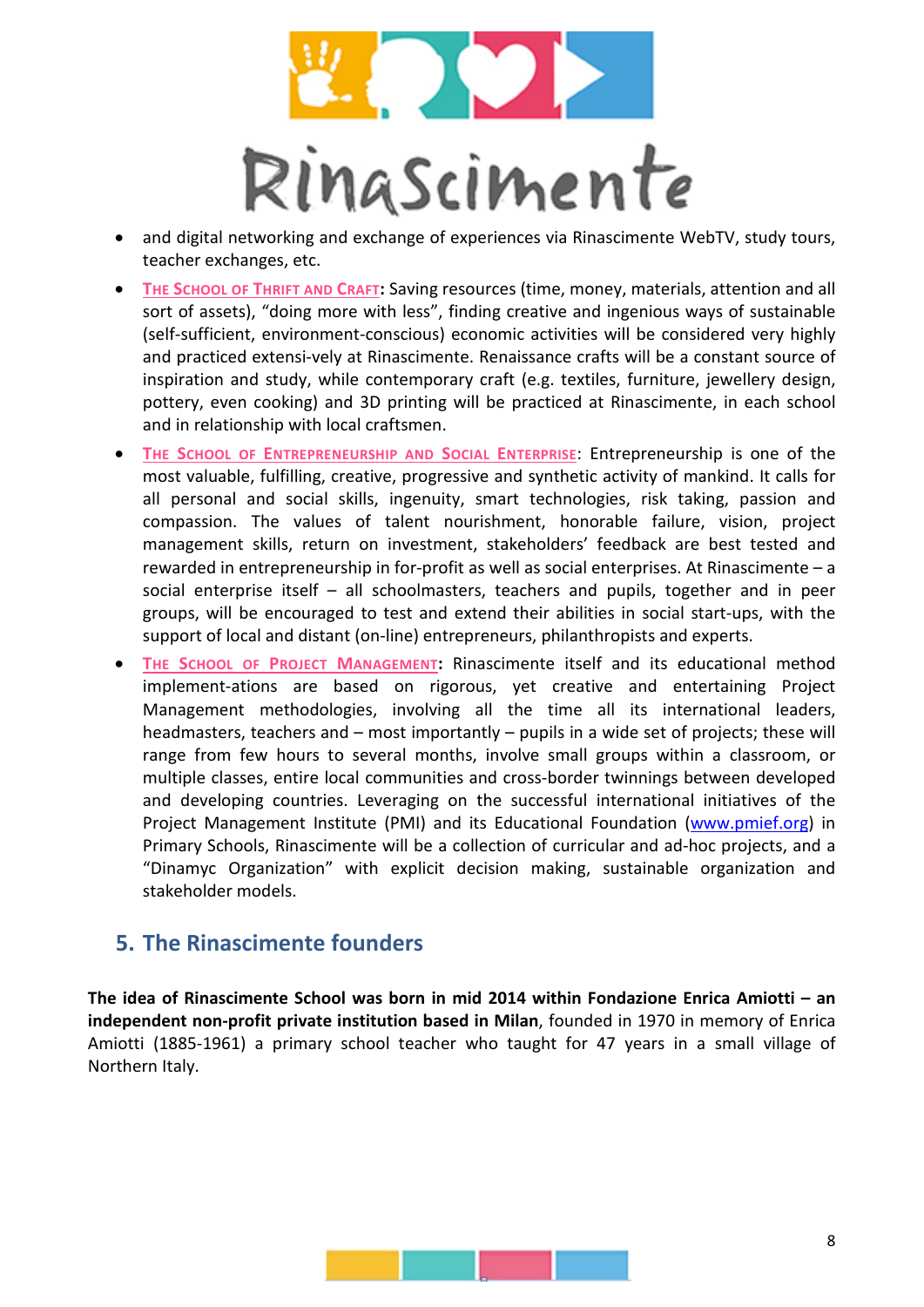

*The [Enrica Amiotti Foundation](http://www.fondazioneamiotti.org/) mission is to identify, reward, promote and diffuse excellent educational methods in public schools, for kids aged 3 to 14.* 

*Since 2007, the Foundation has been concentrating on collecting, inspiring and rewarding multicultural, inclusive, social and gender equal opportunity educational projects in Italy, in cooperation wit[h Fondazione Ismu.](http://www.ismu.org/)* 

*In 2012, it launched a series of initiatives in the digital education sphere (contests for ideas, on-line training courses, open source SW and HW), with particular focus on math, science and Enlish as a foreign language. In 2013 it began concentrating on project management for kids, in cooperation with the [Northern Italy Chapter of the Project](http://www.pmi-nic.org/)  [Management Institute \(PMI\),](http://www.pmi-nic.org/) which pioneered attractive project management methodologies and training in primary schools, now available in 14 languages through the PMI Educational Foundation: see th[e video](https://www.youtube.com/watch?v=H4b_AtOP9p0) here.* 

*The Foundation then ran an extensive research of active, inclusive educational methods in 10 selected schools across Italy: the results of the "Didattica del Fare – Fare per includere" project are downloadable (free e-books, in italian) [here \(2015-'16\)](http://fondazioneamiotti.org/didattica-del-fare-2015-2016/) an[d here \(2014-'15\),](http://fondazioneamiotti.org/didattica-del-fare-2014-2015/) and recorded in several video-interviews to teachers i[n Rinascimente TV.](http://rinascimente.org/tutti-i-video/)* 

*On July 3, 2015, exaclty one year after the first Rinascimente meeting in Perugia, the Amiotti Foundation supported the establishment of the "[Associazione Educatori Rinascimente](http://rinascimente.org/associazione-educatori/)" (AER), an independent association created to diffuse the values of the Rinascimente Manifesto among the communities of school teachers, headmasters and pupils' parents across Italy, favouring the development of Rinascimente-inspired schools, through educational training, seminars and joint educational projects. Since early 2016, in cooperation with AER, the Amiotti Foundation has organized [several on-line and face-to-face training courses for teachers,](http://rinascimente.org/offerta-formativa/) in the areas of digital and multimedia*  education (coding, educational robotics and 3D printing, animation cinema, audiovisual recording of educational *practices), music and performing arts, and group dynamics.* 

*Recent, on-going projects (2016-'17 school year) include Jun€co, an edutainment pilot course for ethical, sustainable economics for kids aged 9 to 10, including an applied "from dream to project" initiative, backed with crowdfunding.*

*A full presentation of Fondazione Enrica Amiotti's history, activity and plans in English is availabl[e here.](http://fondazioneamiotti.org/download/1032/) Heading to its 50-year anniversary in 2020, the Foundation will focus Its activities in four integrated areas:* 



**On July 3-6, 2014, Fondazione Amiotti organized the founding seminar of Rinascimente in Perugia**, in cooperation with "Fondazione Perugia-Assisi 2019", born to support Perugia as the 2019 European Capital of Culture (ECC) candidate. The seminar was attended by about 30

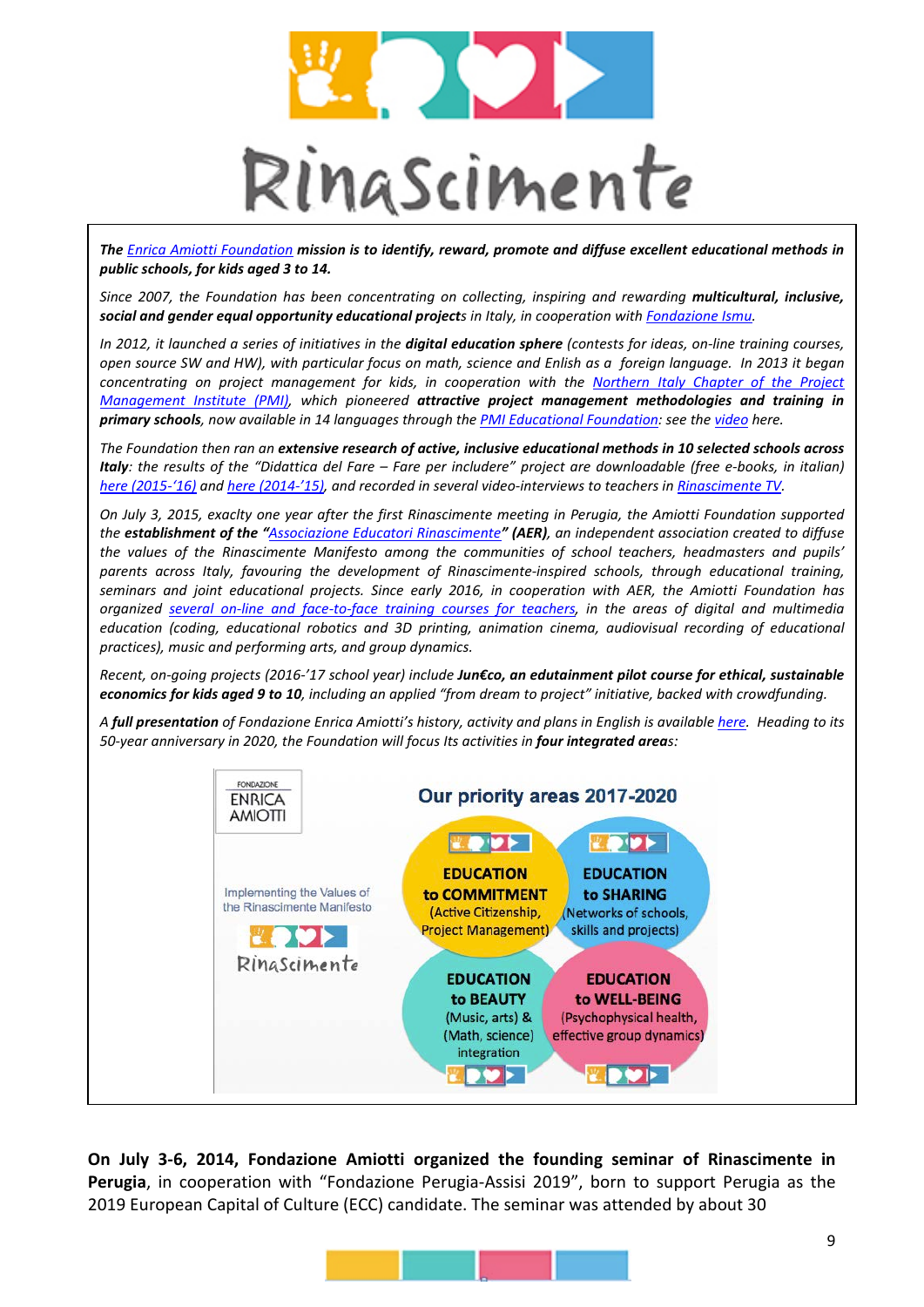

teachers, school masters and experts from a dozen Italian schools and institutions, and by a school director from Tallinn (Estonia), ECC 2011.They represented a very diverse cross-section of age (30 to 65), professional roles, backgrounds, geographical areas and discipline skills, but all share a strong enthusiasm and motivation to offer the best educational "product" to their students, **changing the Italian current school model for the better and bottom-up**. **The main result of the 4-day seminar has been this Rinascimente Manifesto**.

**All the teachers and educational experts who met in Perugia in July 2014 pioneered "active learning" practices which are inherently inclusive** and where students – in small groups – "make things" or perform as protagonists of the educational process. Examples of these practices are: peer-to-peer teaching and mentoring, educational robotics, educational circus, educational farms and vegetable gardens, collective writing for theatre performances, music sessions with body percussion, pottery workshops for school fundraising, digital educational games in math labs, twinnings with foreign schools, pro-bono initiatives for underdeveloped countries, project management to turn kids' "dreams" into reality, school public initiatives against organised crime, etc.

## **6. The Rinascimente open initiative and its development steps**

#### **So, what is now Rinascimente? What does it want to become? When? Where? How?**

**Rinascimente is an open school project, born in Italy and open to the world.** Each country has a domestic public school system, with different cultural backgrounds, history of teaching methods, national curricula, different resource budgets allocated by central and local authorities, different teachers' social status, etc. Rinascimente doesn't have the ambition –or the pretention– to offer a turnkey model for any school or any country. **Rinascimente welcomes the support and contribution of all teachers, schoolmasters, educational institutions and strategic philanthropists who in good faith adhere to the Rinascimente's values expressed above. The Rinascimente model may apply to private and public schools, although it focusses more on the latter**, as we want as many children as possible to benefit from Rinascimente, and ultimately to have the strongest impact on society and economy at large.

**So far, the first steps of the Rinascimente movement have been concentrated in Italy:** 

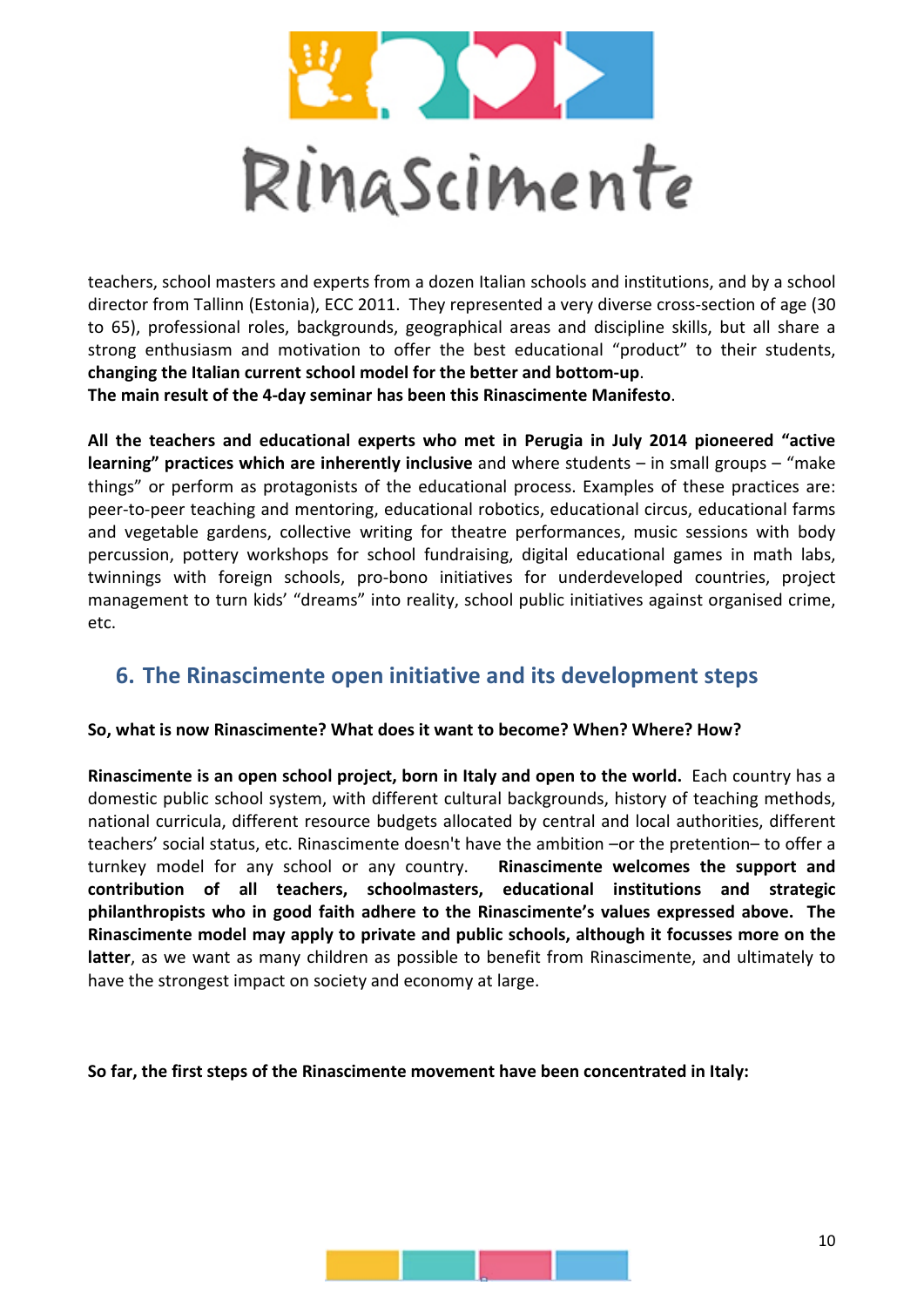

# **7. The Rinascimente medium-term organizational model**

The medium-term organizational model heading to 2020 is summarized in the picture below, considering that Rinascimente movement is meant to encompass:

- A new school educational model, open to international contributions and national "flavours", updated yearly, and licenced to public and private schools internationally, which will receive and share support within the Rinascimente community
- A number of competence centers by discipline or teaching method, each composed by a group of 5-10 educational practictioners and experts, involved day-by-day in a progressive or - in the medium term – in a fully recognized - Rinascimente school and also constituting the editorial team of Rinascimente TV of that particular discipline or teaching method.
- A growing number of teachers that will be part of the Rinascimente Academy, receiving and giving peer-to-peer and mostly in "school-situation" training, as well as on-line updates via forums, webinars and Rinascimente TV and content sharing.
- One or more summer camps with an international mix of kids and teachers, which will be the occasion for peer-to-peer training for experienced and junior teachers, for hands-on testing of innovative teaching and learning with kids, and for involving new schools across Europe.
- A growing number of "Rinascimente Schools", both public (preferably) and private, with different level of deployment and adherence to the Rinascimente model. (gold, silver and green=entry level).

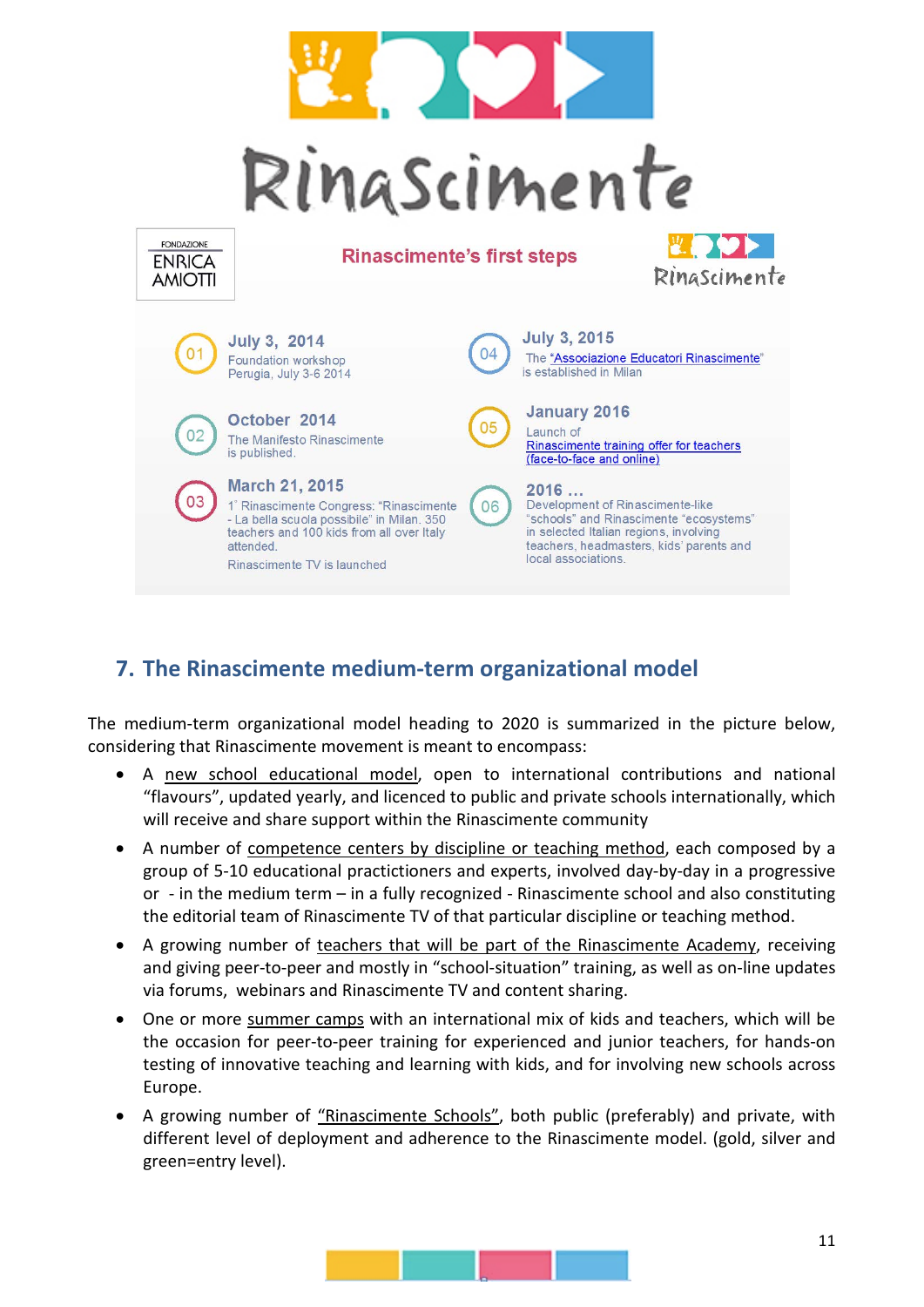

## **Rinascimente School Model Implementation**



# **8. Signing the Manifesto and contributing to Rinascimente**

**We welcome any contribution, constructive criticism, ideas, suggestions and willingness to play an active role in Rinascimente's design, planning and international operations.** 

Please visit us a[t www.rinascimente.org](http://www.rinascimente.org/) and – for our WebTV, launched on March 21, 2015 – at [www.rinascimente.tv.](http://www.rinascimente.tv/)

**To sign this English version of the Rinascimente Manifesto and to subscribe to the quarterly Rinascimente newsletters, go to[: http://rinascimente.org/firma-il-manifesto/](http://rinascimente.org/firma-il-manifesto/)**

We keep updated the list of signatories of the Manifesto here:<http://rinascimente.org/firmatari/>

**To contribute to further releases of the Manifesto and provide inputs and suggestions**, mail to [info@rinascimente.org](mailto:inputs@rinascimente.org) 

#### **Thank you!**

**Press, opinion leaders and philanthropists: please contact:** [info@rinascimente.org](mailto:rinascimente@fondazioneamiotti.org)

First relaease: October 15, 2014 – Revised: February 16, 2017